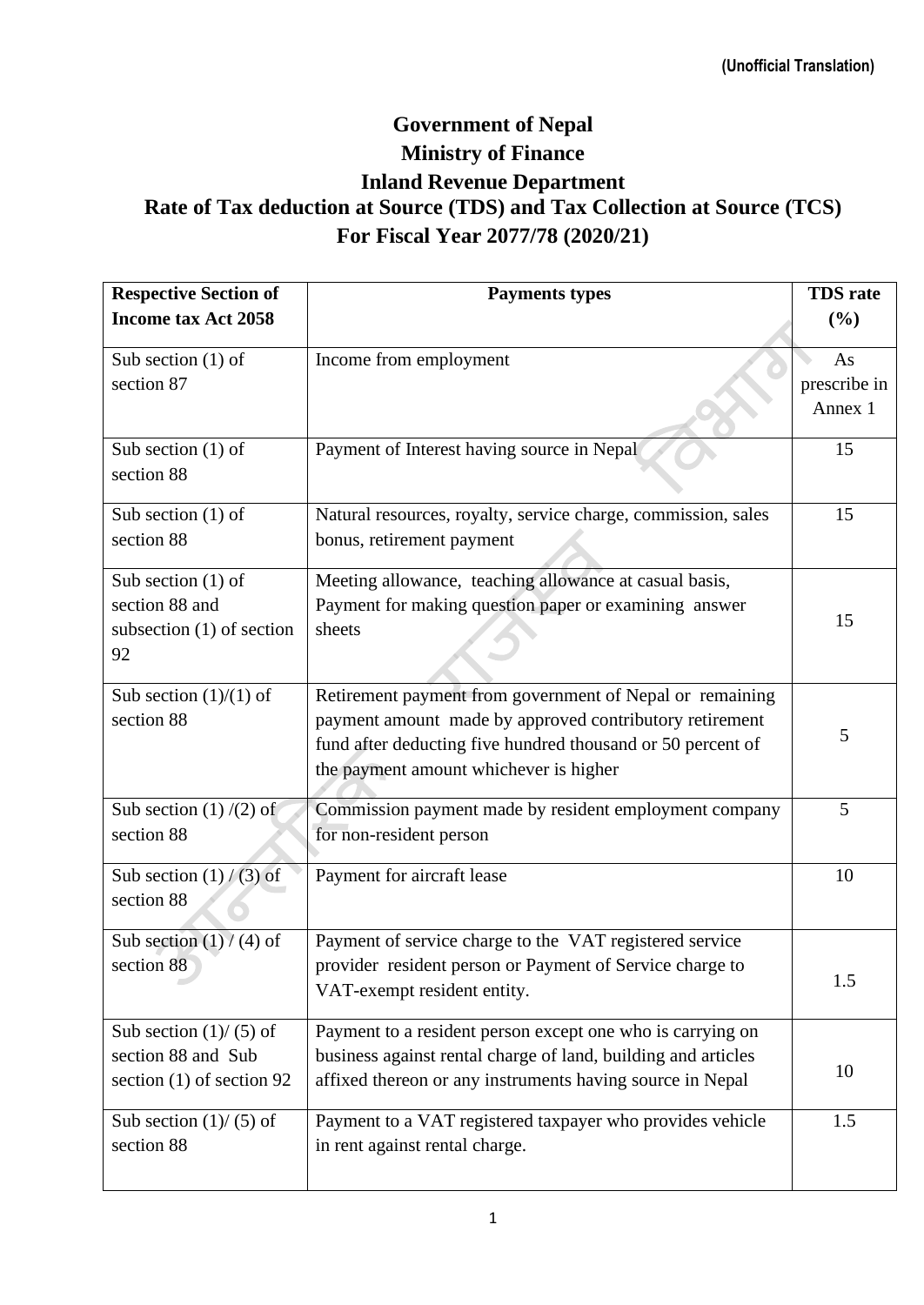| Sub section $(1)/(6)$ of<br>section 88   | Consideration distributed by the mutual fund to:<br>- A natural person<br>- Others                                                                                                                                                                                                                                                                                         | 5<br>15 |
|------------------------------------------|----------------------------------------------------------------------------------------------------------------------------------------------------------------------------------------------------------------------------------------------------------------------------------------------------------------------------------------------------------------------------|---------|
| Sub section $(1) / (7)$ of<br>section 88 | A payment made by natural person against the use of satellite,<br>bandwidth, optical fiber, tools related to communication or<br>electricity transmission line                                                                                                                                                                                                             | 10      |
| Sub section $(1) / (8)$ of<br>section 88 | A payment against carriage service and against rental charge<br>of means of transportation in rent.                                                                                                                                                                                                                                                                        | 2.5     |
| Sub section $(1) / (8)$ of<br>section 88 | Payment against service charge to the VAT registered carriage<br>services or rental charge to the VAT registered person who<br>provides means of transportation in rent.                                                                                                                                                                                                   | 1.5     |
| Sub section $(1)/(9)$ of<br>section 88   | Payment made by the resident banks and financial institutions<br>to the foreign banks against the interest of loan received in<br>foreign currency for the investment in the sector specified by<br>the Nepal Rastra Bank.                                                                                                                                                 | 10      |
| Sub section $(2)$ of<br>section 88       | Payment of dividend                                                                                                                                                                                                                                                                                                                                                        | 5       |
| Sub section $(2)$ of<br>section 88       | A return payment against investment insurance                                                                                                                                                                                                                                                                                                                              | 5       |
| Sub section $(2)$ of<br>section 88       | A return payment from an unapproved retirement fund                                                                                                                                                                                                                                                                                                                        | 5       |
| Sub section $(3)$ of<br>section 88       | Interest payment to any natural person which has source in<br>Nepal, and which is not related with the operation of business;<br>in consideration for government bonds, and; deposits, bonds,<br>debentures, issued by a resident bank, financial institution,<br>cooperative organization or any other body issuing bonds or<br>company enlisted under the prevailing law | 5       |
| Sub section $(1)$ of<br>section 88A      | windfall gain                                                                                                                                                                                                                                                                                                                                                              | 25      |
| Sub section $(1)$ of<br>section 89       | In making payment for a resident person of a sum exceeding<br>fifty thousand rupees for payment of deed or contract                                                                                                                                                                                                                                                        | 1.5     |
| Sub section $(3)$ of<br>section 89       | Payment made by any resident person to any non-resident<br>person under any deed or contract                                                                                                                                                                                                                                                                               | 5       |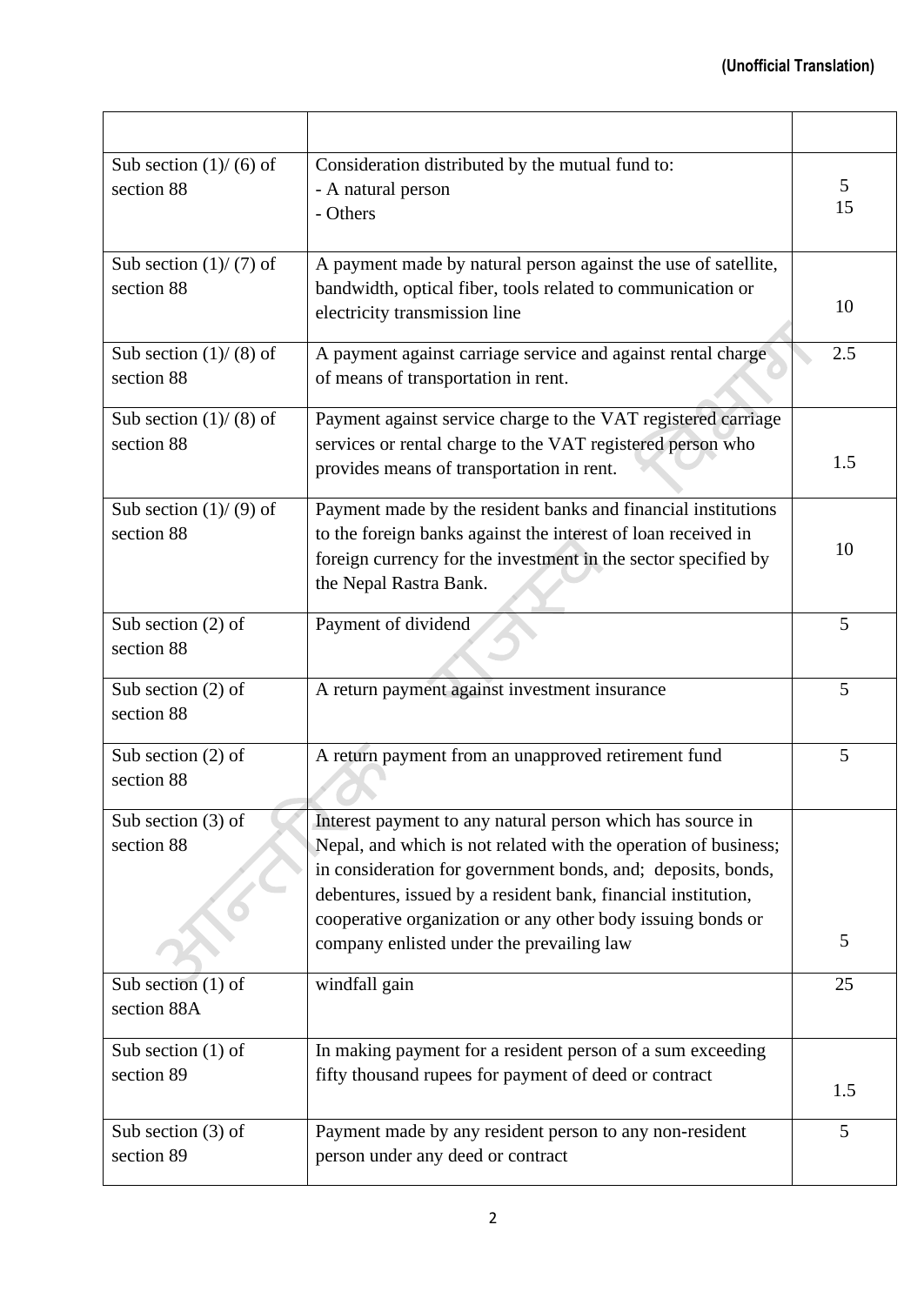| Sub section $(3)$ of       | A payment of premium to the non-resident insurance company or a  |            |
|----------------------------|------------------------------------------------------------------|------------|
| section 89                 | payment of commission against a premium received for reinsurance |            |
|                            | from a non-resident insurance company                            | 1.5        |
| Sub section $(3)$ of       | Other Payments made by any resident person to any non-           |            |
|                            |                                                                  | As per     |
| section 89                 | resident person                                                  | written    |
|                            |                                                                  | notice by  |
|                            |                                                                  | Department |
| Sub section $(3)$ of       | Payment of amount exceeding five million rupees for a work       | 1.5        |
| section 89                 | to be performed by a consumers' committee.                       |            |
|                            |                                                                  |            |
| Sub section $(1)/(10)$ of  | Tax incentive amount for consumer who paid their bill            | zero       |
| section 88                 | through electronic payment instruments like payment card, e-     |            |
|                            | money (wallet), mobile banking on their purchase.                |            |
| Sub section $(4)$ /(a1) of | Payment for write-up, article in a newspaper                     |            |
| section 88                 |                                                                  | zero       |
|                            |                                                                  |            |
| Sub section $(4)$ /(b) of  | Interest paid to a resident bank or other resident financial     | zero       |
| section 88                 | institution                                                      |            |
|                            |                                                                  |            |
| Sub section $(4)$ /(d) of  | Inter-regional interchange charge paid to the bank issuing the   | zero       |
| section 88                 | credit card                                                      |            |
| Sub section $(4)$ /(e) of  | Dividend and interest paid to a mutual fund.                     | zero       |
| section 88                 |                                                                  |            |
|                            |                                                                  |            |
| Sub section $(2)$ of       | National and international award of up to five hundred           | Zero       |
| section 88A                | thousand rupees for contribution made to literature, art,        |            |
|                            | culture, sports, journalism, science, technology and public      |            |
|                            | administration                                                   |            |
|                            |                                                                  |            |
| Sub section $(1)$ of       | Benefit amount acquired by the person who operating              |            |
| section 95A                | business under commodity future market, the entity operating     | 10         |
|                            | commodity future market service deduct TDS from such             |            |
|                            | business                                                         |            |
| Sub section $(2)$ of       | Benefit acquired from the disposal of interest of an entity      |            |
| section 95A                | enlisted in the Securities Board of Nepal:                       |            |
|                            |                                                                  |            |
|                            | - of the profit for a resident individual-                       | 5          |
|                            |                                                                  |            |
|                            | - of the profit for resident entity-                             | 10         |
|                            | - of the profit for others-                                      |            |
|                            |                                                                  | 25         |
|                            |                                                                  |            |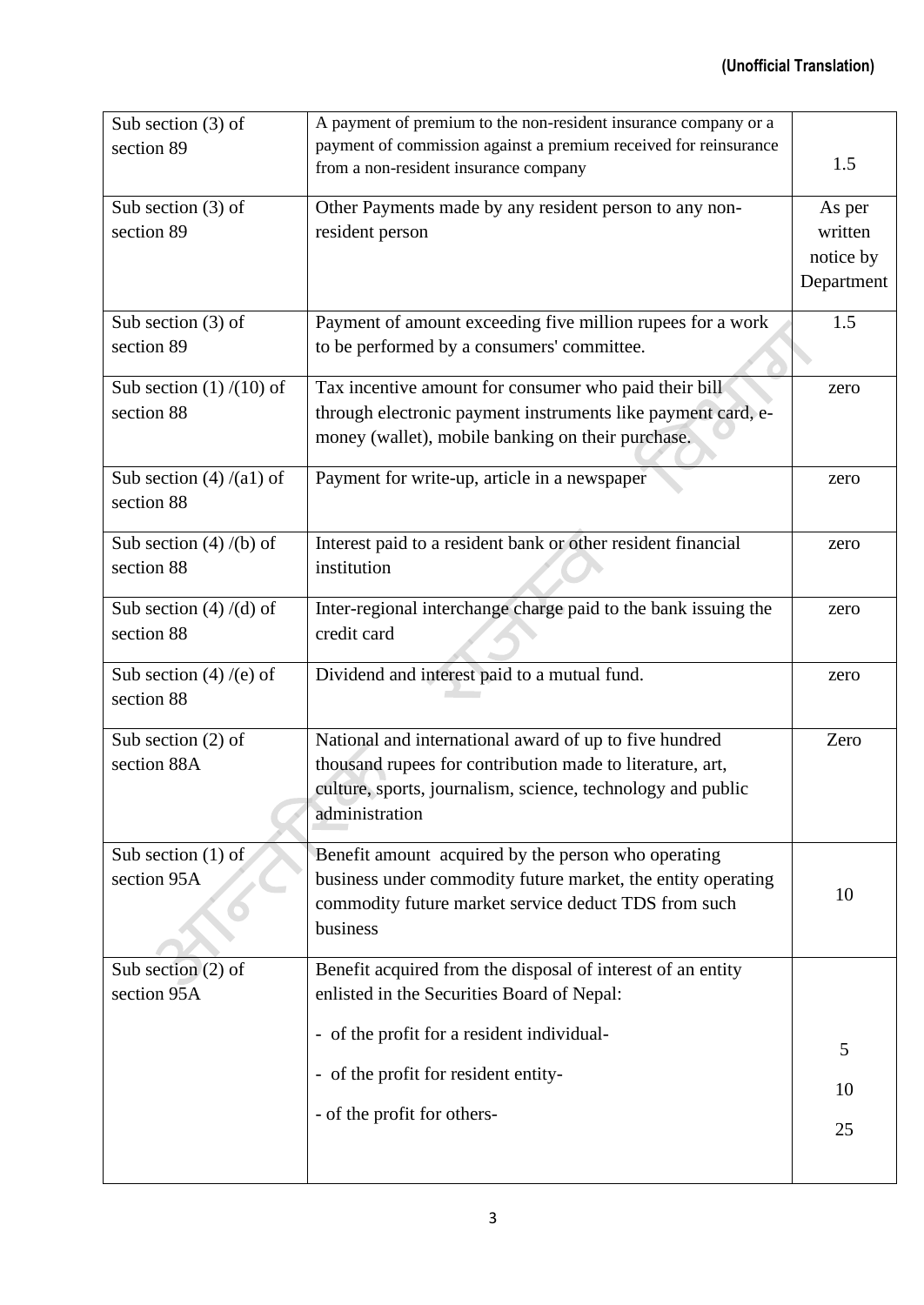## **(Unofficial Translation)**

| Sub section $(2)$ of                | In the case of benefit acquired from the disposal of interest of                                                                                                                                                                                                                                                  |     |
|-------------------------------------|-------------------------------------------------------------------------------------------------------------------------------------------------------------------------------------------------------------------------------------------------------------------------------------------------------------------|-----|
| section 95A                         | an entity not listed in the Securities Board of Nepal:                                                                                                                                                                                                                                                            |     |
|                                     | of the profit for a resident individual-                                                                                                                                                                                                                                                                          |     |
|                                     | of the profit for a resident entity-                                                                                                                                                                                                                                                                              | 10  |
|                                     | of the profit for others-                                                                                                                                                                                                                                                                                         | 15  |
|                                     |                                                                                                                                                                                                                                                                                                                   | 25  |
| Sub section $(5)$ of<br>section 95A | Capital gain from the disposal of land or private building of<br>any individual:                                                                                                                                                                                                                                  |     |
|                                     | - Whereas the disposed non-business taxable asset (land and<br>building) has the ownership of five years or more than that                                                                                                                                                                                        | 2.5 |
|                                     | - Whereas the disposed non-business taxable asset (land and                                                                                                                                                                                                                                                       |     |
|                                     | building) has the ownership of less than five years                                                                                                                                                                                                                                                               | 5   |
|                                     | - Except as mentioned in sub-section (5), a land or building<br>owned by any other person is disposed-1.5 percent                                                                                                                                                                                                 | 1.5 |
| Sub section (6a) of<br>section 95A  | In exchange amount by students who take facility of foreign<br>exchange for language test and standardized examination for<br>study abroad.                                                                                                                                                                       | 1.5 |
| Sub section (7) of<br>section 95A   | In an import of live animals- such as ox, buffalo, goat, sheep,<br>mountain goat under Chapter 1 of the Custom Classification;<br>live, fresh and frozen fish under Chapter 3; such fresh<br>flowers under Chapter 6; such fresh vegetables, potato,<br>onion, dry vegetables, garlic, baby corn under Chapter 7; |     |
|                                     | and such fresh fruits under Chapter 8 for training purpose                                                                                                                                                                                                                                                        | 5   |
|                                     | In an import of meat product such meat under Chapter 2; such<br>milk products, eggs, honey under Chapter 4; such barley,<br>millet, sorghum (Junelo), rice, beaten rice under Chapter 10;<br>such refined wheat flour, wheat flour under Chapter 11; such<br>herbal medicines, sugarcane under Chapter 12; such   |     |
|                                     | vegetation products under Chapter 14; if are imported for<br>business purpose                                                                                                                                                                                                                                     | 2.5 |